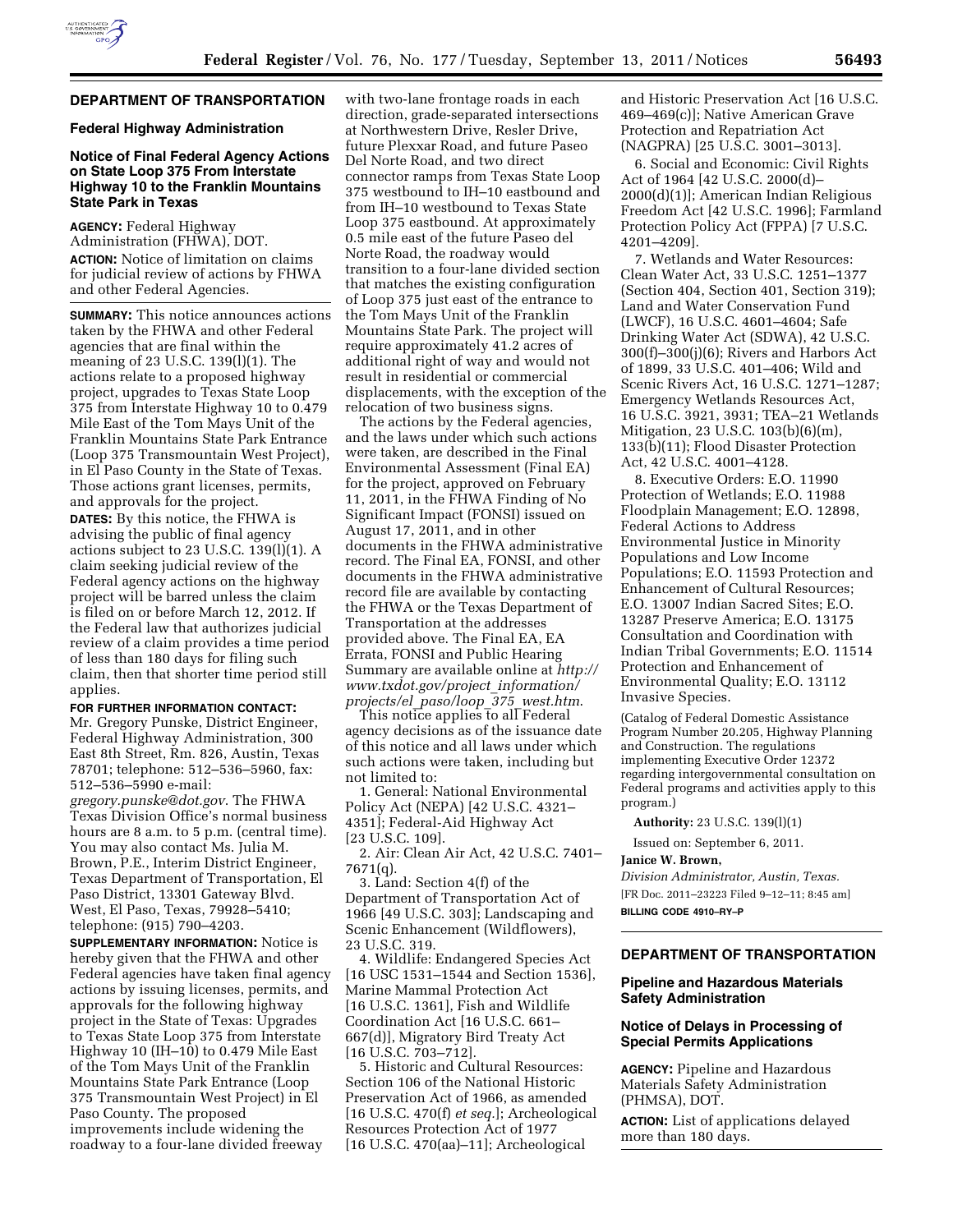**SUMMARY:** In accordance with the requirements of 49 U.S.C. 5117(c), PHMSA is publishing the following list of special permit applications that have been in process for 180 days or more. The reason(s) for delay and the expected completion date for action on each application is provided in association with each identified application.

## **FOR FURTHER INFORMATION CONTACT:**

Ryan Paquet, Director, Office of Hazardous Materials Special Permits and Approvals, Pipeline and Hazardous Materials Safety Administration, U.S.

Department of Transportation, East Building, PHH–30, 1200 New Jersey Avenue, Southeast, Washington, DC 20590–0001, (202) 366–4535.

### **Key to ''Reason for Delay''**

1. Awaiting additional information from applicant.

2. Extensive public comment under review.

3. Application is technically complex and is of significant impact or precedent-setting and requires extensive analysis.

4. Staff review delayed by other priority issues or volume of special permit applications.

#### **Meaning of Application Number Suffixes**

N—New application M—Modification request R—Renewal Request P—Party To Exemption Request

Issued in Washington, DC, on September 1, 2011.

### **Donald Burger,**

*Chief, General Approvals and Permits.* 

| Application No. | Applicant                                                                   | Reason for<br>delay | <b>Estimated date</b><br>of completion |
|-----------------|-----------------------------------------------------------------------------|---------------------|----------------------------------------|
|                 | <b>Modification to Special Permits</b>                                      |                     |                                        |
| $14167 - M$     |                                                                             | 4                   | $10 - 31 - 2011$                       |
| $14741 - M$     |                                                                             | 4                   | $10 - 31 - 2011$                       |
| 8826-M          |                                                                             | 4                   | $10 - 31 - 2011$                       |
| 8815-M          |                                                                             | 4                   | $10 - 31 - 2011$                       |
| $12561 - M$     |                                                                             | 4                   | $10 - 31 - 2011$                       |
| 14763-M         |                                                                             | 4                   | $10 - 31 - 2011$                       |
| $14909 - M$     |                                                                             | 4                   | $10 - 31 - 2011$                       |
| $14860 - M$     |                                                                             | 4                   | $10 - 31 - 2011$                       |
| $10656 - M$     |                                                                             | 4                   | $11 - 30 - 2011$                       |
| $11406 - M$     | Conference of Radiation Control Program Directors, Inc., Frankfort, KY      | 4                   | $11 - 30 - 2011$                       |
| 12629-M         |                                                                             | 4                   | 11-30-2011                             |
| 10898-M         |                                                                             | 3                   | $11 - 30 - 2011$                       |
| $11670 - M$     |                                                                             | 3                   | $11 - 30 - 2011$                       |
| 10922-M         |                                                                             | 4                   | $10 - 31 - 2011$                       |
| 14193-M         |                                                                             | 4                   | $11 - 30 - 2011$                       |
| 13336-M         | Renaissance Industries, Inc. Sharpsville Operations M-1102, Sharpsville, PA | 4                   | $10 - 31 - 2011$                       |
| 8723-M          |                                                                             | 4                   | 11-30-2011                             |
| 12929-M         |                                                                             | 4                   | 11-30-2011                             |
| 14584-M         |                                                                             | 4                   | $11 - 30 - 2011$                       |
| $13997 - M$     |                                                                             | 4                   | $11 - 30 - 2011$                       |
| $7765 - M$      |                                                                             | 4                   | $11 - 30 - 2011$                       |
| $13199 - M$     |                                                                             | 4                   | $11 - 30 - 2011$                       |
| $13736 - M$     |                                                                             | 4                   | $10 - 31 - 2011$                       |
|                 |                                                                             |                     |                                        |
|                 | <b>New Special Permit Application</b>                                       |                     |                                        |
| 14813-N         |                                                                             | 4                   | 10-31-2011                             |
| 14872-N         |                                                                             | 4                   | $11 - 30 - 2011$                       |
| $14929 - N$     |                                                                             | 4                   | $11 - 30 - 2011$                       |
| 14951-N         |                                                                             | 1                   | $10 - 31 - 2011$                       |
| 14972-N         |                                                                             | 4                   | $10 - 31 - 2011$                       |
| 15053-N         |                                                                             | 4                   | $11 - 30 - 2011$                       |
| 15080-N         |                                                                             | 1                   | $11 - 30 - 2011$                       |
| 15199-N         |                                                                             | 4                   | $10 - 31 - 2011$                       |
| $15220 - N$     |                                                                             | 4                   | $11 - 30 - 2011$                       |
| 15229-N         |                                                                             | 4                   | $11 - 30 - 2011$                       |
| 15233-N         |                                                                             | 4                   | 11-30-2011                             |
| 15241-N         |                                                                             | 4                   | 11-30-2011                             |
| $15243 - N$     |                                                                             | 4                   | $11 - 30 - 2011$                       |
| $15257 - N$     |                                                                             | 4                   | $11 - 30 - 2011$                       |
| $15258 - N$     |                                                                             | 4                   | $11 - 30 - 2011$                       |
| $15263 - N$     |                                                                             | 4                   | $11 - 30 - 2011$                       |
| $15266 - N$     |                                                                             | 4                   | $11 - 30 - 2011$                       |
| 15274-N         |                                                                             | 4                   | 11-30-2011                             |
|                 |                                                                             |                     |                                        |

# **Party to Special Permits Application**

14839–N ........... Matheson Tr-Gas, Inc., Basking Ridge, NJ .............................................................................. 3 11–30–2011

15274–N ........... Coastal Helicopters, Juneau, AK .............................................................................................. 4 11–30–2011

15338–N ........... Middle Fork Aviation, Challis, ID .............................................................................................. 4 10–31–2011

15282–N ........... Lockheed Martin Space Systems Company, Denver, CO ....................................................... 4 11–30–2011

|  |     | 11-30-2011 |
|--|-----|------------|
|  |     | 11–30–2011 |
|  |     | 11–30–2011 |
|  |     | 11–30–2011 |
|  | 4 I | 11–30–2011 |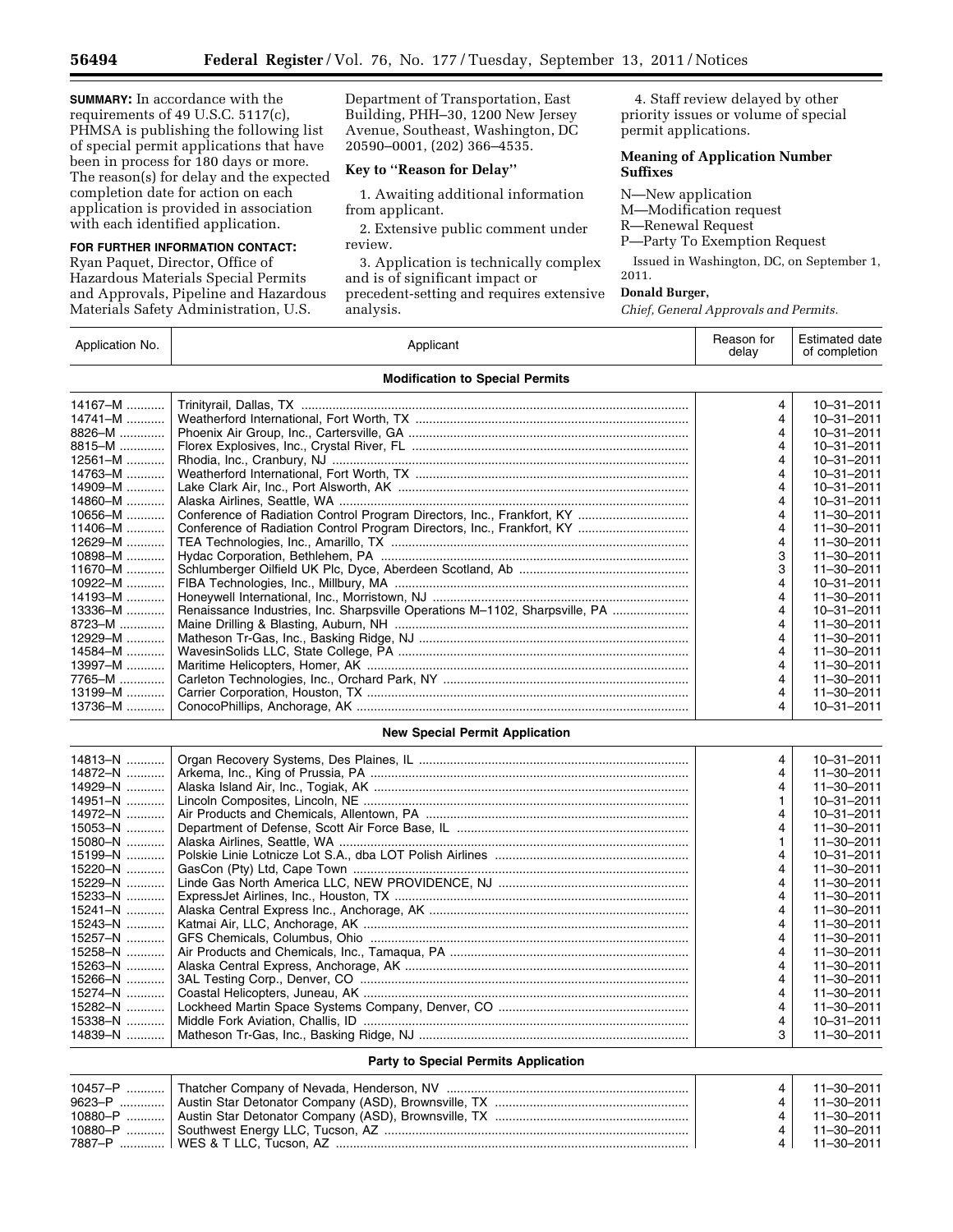| Application No.   | Applicant                                                                                    | Reason for<br>delay | <b>Estimated date</b><br>of completion |
|-------------------|----------------------------------------------------------------------------------------------|---------------------|----------------------------------------|
| $11396 - P$       | United Oil Recovery, Inc., (Former Grantee United Industrial Services), Meriden, CT          | 4                   | 11-30-2011                             |
| 8971–P …………       | Chemical Cutter Technology Ltd., Co., DBA Daniel OilField Tools, Houston, TX                 | 4                   | 11-30-2011                             |
| 7887-P            | GEM of Rancho Cordova, LLC, dba PSC Environmental Services UNDER TERMINATION                 | 4                   | 11-30-2011                             |
| 8445-P            | 1DEC, Cordova, CA.<br>GEM of Rancho Cordova, LLC dba PSC Environmental Services, Cordova, CA | 4                   | 11-30-2011                             |
| 11396-P           | GEM of Rancho Cordova, LLC, dba PSC Environmental Services, Cordova, CA                      | 4                   | 11-30-2011                             |
| 11984-P           | GEM of Rancho Cordova, LLC, dba PSC Environmental Services, Cordova, CA                      | 4                   | 11-30-2011                             |
| 11396-P           |                                                                                              | 4                   | 11-30-2011                             |
| 13548-P           |                                                                                              | 4                   | 11-30-2011                             |
| 13548-P           |                                                                                              | 4                   | 11-30-2011                             |
| 13548-P           |                                                                                              | 4                   | $11 - 30 - 2011$                       |
| 13548-P           |                                                                                              | 4                   | 11-30-2011                             |
| 13548-P           |                                                                                              | 4                   | 11-30-2011                             |
| 13548-P           |                                                                                              | 4                   | 11-30-2011                             |
| 13548-P           |                                                                                              | 4                   | $11 - 30 - 2011$                       |
| 13548-P           |                                                                                              | 4                   | 11-30-2011                             |
| 13548-P           |                                                                                              | 4                   | 11-30-2011                             |
| 11579-P           |                                                                                              | 4                   | 11-30-2011                             |
| 12134-P           |                                                                                              | 4                   | 11-30-2011                             |
| 7887-P            |                                                                                              | 4                   | 11-30-2011                             |
| 11396-P           | SeaWorld Parks & Entertainment LLC, d/b/a Busch Gardens, Williamsburg, Williamsburg,<br>VA.  | 4                   | 11-30-2011                             |
| 11396-P           | SeaWorld Parks & Entertainment LLC, d/b/a Water Country USA, Williamsburg, VA                | 4                   | 11-30-2011                             |
| 11396-P           |                                                                                              | 4                   | 11-30-2011                             |
| 10048-P           |                                                                                              | 4                   | 11-30-2011                             |
| 11396-P           |                                                                                              | 4                   | 11-30-2011                             |
| 11396-P           |                                                                                              | 4                   | $11 - 30 - 2011$                       |
| 8723-P            |                                                                                              | 4                   | 11-30-2011                             |
| 7835-P            |                                                                                              | 4                   | 11-30-2011                             |
| 12412-P           | C.E.O. Performance Chemicals, LLC, DBA: ChemStation Texas Gulf Coast, Houston, TX            | 4                   | 11-30-2011                             |
| 11055-P           |                                                                                              | 4                   | $11 - 30 - 2011$                       |
| 7835-P            |                                                                                              | 4                   | 11-30-2011                             |
| 11396-P           | Sea World Parks & Entertainment LLC, d/b/a Busch Gardens, Tampa, Tampa, FL                   | 4                   | 11-30-2011                             |
| 11043-P           |                                                                                              | 4                   | 11-30-2011                             |
| $11396 - P$       |                                                                                              | 4                   | $11 - 30 - 2011$                       |
| 11396-P           |                                                                                              | 4                   | 11-30-2011                             |
| 11396-P           |                                                                                              | 4                   | 11-30-2011                             |
| 14282-P           |                                                                                              | 4                   | 11-30-2011                             |
| $10751 - P$       |                                                                                              | 4                   | $11 - 30 - 2011$                       |
| 8196-P            |                                                                                              | 4                   | 11-30-2011                             |
| 11156-P           |                                                                                              | 4                   | 11-30-2011                             |
| 12412-P           |                                                                                              | 4                   | $11 - 30 - 2011$                       |
| 12905-P           |                                                                                              | 4                   | $11 - 30 - 2011$                       |
| 8723-P            |                                                                                              | 4                   | 11-30-2011                             |
| 7616-P            |                                                                                              | 4                   | 11-30-2011                             |
| 7887-P<br>10880-P |                                                                                              | 4<br>4              | $11 - 30 - 2011$<br>$11 - 30 - 2011$   |
| 7887–P            | PSC Industrial Outsourcing, LP dba Philip West Industrial Services, Long Beach, CA           | 4                   | 11-30-2011                             |
| 8445–P            | PSC Industrial Outsourcing LP, dba Philip West Industrial Services, Long Beach, CA           | 4                   | 11-30-2011                             |
| 11396-P           | PSC Industrial Outsourcing LP, dba Philip West Industrial Services, Long Beach, CA           | 4                   | 11-30-2011                             |
| 11396-P           |                                                                                              | 4                   | 11-30-2011                             |
| 11296-P           |                                                                                              | 4                   | $11 - 30 - 2011$                       |
| 11624-P           |                                                                                              | 4                   | $11 - 30 - 2011$                       |
| 8445-P            |                                                                                              | 4                   | 11-30-2011                             |
| 11043-P           |                                                                                              | 4                   | 11-30-2011                             |
| 11984-P           |                                                                                              | 4                   | 11-30-2011                             |
| 11396-P           |                                                                                              | 4                   | $11 - 30 - 2011$                       |
| 8445–P            |                                                                                              | 4                   | $11 - 30 - 2011$                       |
| 14447-P           |                                                                                              | 4                   | 11-30-2011                             |
| 11296-P           |                                                                                              | 4                   | 11-30-2011                             |
|                   | <b>Renewal Special Permits Applications</b>                                                  |                     |                                        |
|                   |                                                                                              |                     |                                        |

|                                                                                        | 4              | 11-30-2011 |
|----------------------------------------------------------------------------------------|----------------|------------|
|                                                                                        |                | 11-30-2011 |
|                                                                                        |                |            |
|                                                                                        | 4 <sup>1</sup> | 11-30-2011 |
| 14482–R ………   Classic Helicopters Limited, L.C., Woods Cross, UT ……………………………………………………. | 4              | 11-30-2011 |
|                                                                                        | 4 <sup>1</sup> | 11-30-2011 |
|                                                                                        | 4              | 11-30-2011 |
|                                                                                        | $\vert$ 4      | 11-30-2011 |
|                                                                                        | $\vert$ 4      | 11-30-2011 |
|                                                                                        | $\vert$ 4      | 11–30–2011 |
|                                                                                        | 4              | 11-30-2011 |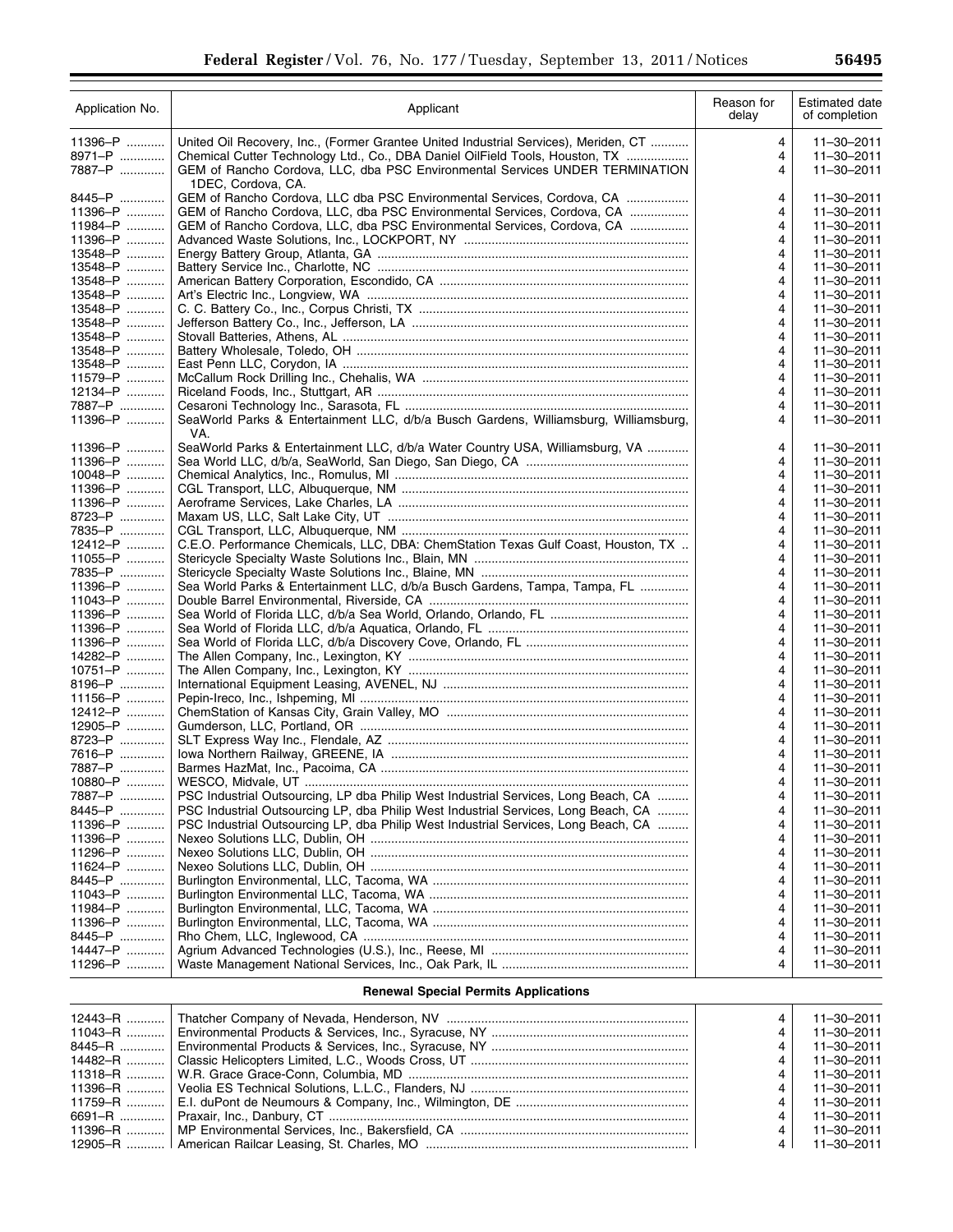Ξ

| Application No.       | Applicant                                                                               | Reason for<br>delay | Estimated date<br>of completion |
|-----------------------|-----------------------------------------------------------------------------------------|---------------------|---------------------------------|
| 12905-R               |                                                                                         | 4                   | $11 - 30 - 2011$                |
| 11396-R               |                                                                                         | 4                   | 11-30-2011                      |
| 11396-R               |                                                                                         | 4                   | $11 - 30 - 2011$                |
| 11043-R               |                                                                                         | 4                   | 11-30-2011                      |
| 8445-R<br>$11749 - R$ |                                                                                         | 4<br>4              | $11 - 30 - 2011$<br>11-30-2011  |
| 12905-R               |                                                                                         | 4                   | 11-30-2011                      |
| 12905-R               |                                                                                         | 4                   | 11-30-2011                      |
| 12905-R               |                                                                                         | 4                   | 11-30-2011                      |
| 12905-R               |                                                                                         | 4                   | 11-30-2011                      |
| 12905-R               |                                                                                         | 4                   | 11-30-2011                      |
| $11406 - R$           |                                                                                         | 4                   | 11-30-2011                      |
| 8723-R                |                                                                                         | 4                   | 11-30-2011                      |
| 7891-R<br>11749-R     |                                                                                         | 4<br>4              | 11-30-2011<br>11-30-2011        |
| 6293-R                |                                                                                         | 4                   | 11-30-2011                      |
| 11396-R               |                                                                                         | 4                   | 11-30-2011                      |
| 14175–R               |                                                                                         | 4                   | 11-30-2011                      |
| 10656-R               | Conference of Radiation Control Program Directors, Inc., Frankfort, KY                  | 4                   | $11 - 30 - 2011$                |
| 7835-R                |                                                                                         | 4                   | $11 - 30 - 2011$                |
| 14385-R               |                                                                                         | 4                   | $11 - 30 - 2011$                |
| $11502 - R$           |                                                                                         | 4                   | 11-30-2011                      |
| 8697-R                |                                                                                         | 4                   | 11-30-2011                      |
| 7887-R                |                                                                                         | 4                   | 11-30-2011                      |
| 11396-R<br>7835-R     |                                                                                         | 4<br>4              | 11-30-2011<br>11-30-2011        |
| 11396-R               |                                                                                         | 4                   | 11-30-2011                      |
| 12283-R               |                                                                                         | 4                   | $11 - 30 - 2011$                |
| 11502-R               |                                                                                         | 4                   | $11 - 30 - 2011$                |
| 4884-R                |                                                                                         | 4                   | 11-30-2011                      |
| 7835-R                | GTS-Welco, Praxair Joint Venture (Former Grantee GT & S, Inc.), Morrisville, PA         | 4                   | 11-30-2011                      |
| 7835-R                |                                                                                         | 4                   | 11-30-2011                      |
| 9157-R                |                                                                                         | 4                   | 11-30-2011                      |
| 7835-R                |                                                                                         | 4                   | $11 - 30 - 2011$                |
| 7835-R                |                                                                                         | 4                   | 11-30-2011                      |
| 7835-R<br>7835-R      |                                                                                         | 4                   | $11 - 30 - 2011$<br>11-30-2011  |
| 12726-R               |                                                                                         | 4<br>4              | 11-30-2011                      |
| $11043 - R$           |                                                                                         | 4                   | 11-30-2011                      |
| 11396-R               |                                                                                         | 4                   | 11-30-2011                      |
| 6971-R                |                                                                                         | 4                   | $11 - 30 - 2011$                |
| 11660-R               |                                                                                         | 4                   | $11 - 30 - 2011$                |
| 7835-R                |                                                                                         | 4                   | 11-30-2011                      |
| 7835-R                |                                                                                         | 4                   | 11-30-2011                      |
| 9778-R                |                                                                                         | 4                   | $11 - 30 - 2011$                |
| $11984 - R$           |                                                                                         | 4                   | 11-30-2011                      |
| 10709-R               |                                                                                         | 4                   | $11 - 30 - 2011$                |
| 7835-R<br>7835-R      |                                                                                         | 4<br>4              | 11-30-2011<br>11-30-2011        |
| 14691-R               |                                                                                         | 4                   | 11-30-2011                      |
| 5112-R                |                                                                                         | 4                   | 11-30-2011                      |
| 7887-R                |                                                                                         | 4                   | 11-30-2011                      |
| 7835-R                |                                                                                         | 4                   | 11-30-2011                      |
| 2709-R                |                                                                                         | 4                   | 11-30-2011                      |
| 10709-R               |                                                                                         | 4                   | 11-30-2011                      |
| 11055-R               |                                                                                         | 4                   | $11 - 30 - 2011$                |
| 14754-R               |                                                                                         | 4                   | 11-30-2011                      |
| 11984-R<br>2787-R     |                                                                                         | 4                   | $11 - 30 - 2011$                |
| 7887-R                |                                                                                         | 4<br>4              | 11-30-2011<br>11-30-2011        |
| $11866 - R$           |                                                                                         | 4                   | 11-30-2011                      |
| 4850-R                |                                                                                         | 4                   | 11-30-2011                      |
| 11396-R               |                                                                                         | 4                   | 11-30-2011                      |
| 11043-R               |                                                                                         | 4                   | 11-30-2011                      |
| 11043-R               |                                                                                         | 4                   | 11-30-2011                      |
| 7835-R                |                                                                                         | 4                   | 11-30-2011                      |
| 9929-R                | Alliant Techsystems Inc., Propulsion & Controls (Former Grantee ATK Elkton), Elkton, MD | 4                   | 11-30-2011                      |
| 11396-R               |                                                                                         | 4                   | 11-30-2011                      |
| 11903-R               |                                                                                         | 4                   | 11-30-2011                      |
| 14741-R<br>4850-R     |                                                                                         | 4<br>4              | 11-30-2011<br>11-30-2011        |
| 8307-R                |                                                                                         | 4                   | 11-30-2011                      |
| 11043-R               | Hazardous Waste Transportation Services, Inc., Santa Fe Springs, CA                     | 4                   | 11-30-2011                      |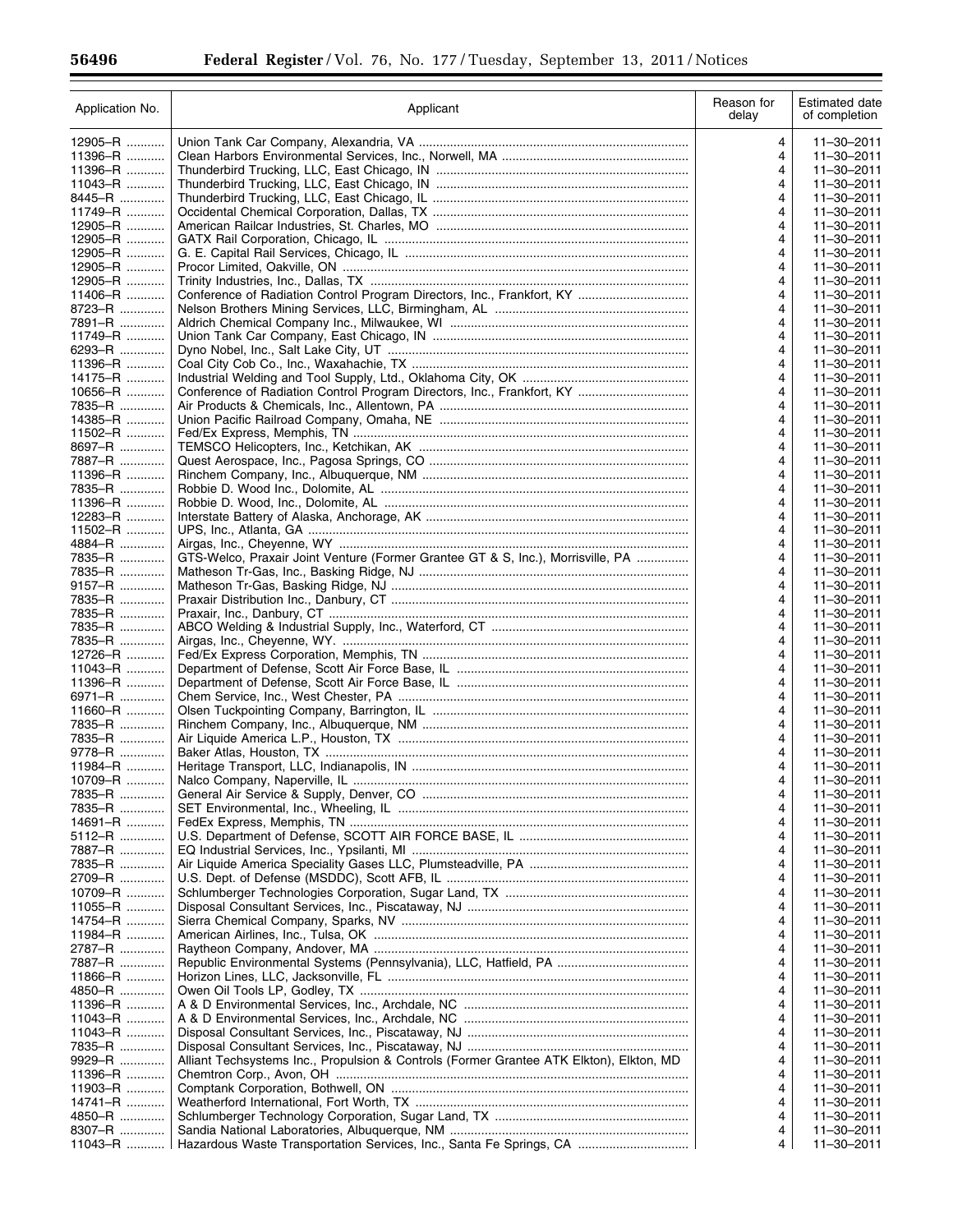۰

| Application No.        | Applicant                                                                                                                                                                               | Reason for<br>delay | Estimated date<br>of completion |
|------------------------|-----------------------------------------------------------------------------------------------------------------------------------------------------------------------------------------|---------------------|---------------------------------|
| $11396 - R$<br>11396-R | Hazardous Waste Transportation Services, Inc., Santa Fe Springs, CA<br>A & D Environmental Services (SC), LLC (Former Grantee: Nu Way Environmental Serv-<br>ices, LLC), Lexington, SC. | 4<br>4              | 11-30-2011<br>$11 - 30 - 2011$  |
| 12412-R                |                                                                                                                                                                                         | 4                   | 11-30-2011                      |
| $3004 - R$             |                                                                                                                                                                                         | 4                   | $11 - 30 - 2011$                |
| 6443–R                 |                                                                                                                                                                                         | 4                   | $11 - 30 - 2011$                |
| 8915-R                 |                                                                                                                                                                                         | 4                   | $11 - 30 - 2011$                |
| 9623–R<br>10045-R      |                                                                                                                                                                                         | 4<br>4              | 11-30-2011<br>11-30-2011        |
| 11227-R                | Schlumberger Well Services, a Division of Schlumberger Technology Corporation, Sugar<br>Land, TX.                                                                                       | 4                   | 11-30-2011                      |
| 12412-R                |                                                                                                                                                                                         | 4                   | $11 - 30 - 2011$                |
| 4850-R                 |                                                                                                                                                                                         | 4                   | 11-30-2011                      |
| 4850-R                 |                                                                                                                                                                                         | 4                   | 11-30-2011                      |
| 11227-R                | Baker Hughes Oilfield Operations, Inc, dba Baker Atlas (Former Grantee: Baker Hughes),<br>Houston, TX.                                                                                  | 4                   | 11-30-2011                      |
| 9166-R                 |                                                                                                                                                                                         | 4                   | 11-30-2011<br>$11 - 30 - 2011$  |
| 11110-R<br>4850-R      |                                                                                                                                                                                         | 4<br>4              | $11 - 30 - 2011$                |
| 6691-R                 |                                                                                                                                                                                         | 4                   | $11 - 30 - 2011$                |
| 14755-R                |                                                                                                                                                                                         | 4                   | $11 - 30 - 2011$                |
| $3004 - R$             |                                                                                                                                                                                         | 4                   | 11-30-2011                      |
| $3004 - R$             |                                                                                                                                                                                         | 4                   | $11 - 30 - 2011$                |
| $3004 - R$             |                                                                                                                                                                                         | 4                   | $11 - 30 - 2011$                |
| 4850-R                 |                                                                                                                                                                                         | 4                   | 11-30-2011                      |
| 7972-R                 |                                                                                                                                                                                         | 4                   | $11 - 30 - 2011$                |
| 8445–R                 |                                                                                                                                                                                         | 4                   | $11 - 30 - 2011$                |
| $11043 - R$            |                                                                                                                                                                                         | 4                   | $11 - 30 - 2011$                |
| 11043-R                |                                                                                                                                                                                         | 4                   | 11-30-2011                      |
| 12283-R<br>10672-R     | Federal Aviation Administration, Alaskan Region (FAA), Anchorage, AK                                                                                                                    | 4<br>4              | 11-30-2011<br>11-30-2011        |
| 8445–R                 |                                                                                                                                                                                         | 4                   | 11-30-2011                      |
| 9735-R                 |                                                                                                                                                                                         | 4                   | 11-30-2011                      |
| 11396-R                |                                                                                                                                                                                         | 4                   | 11-30-2011                      |
| 11043-R                |                                                                                                                                                                                         | 4                   | 11-30-2011                      |
| 9623–R                 |                                                                                                                                                                                         | 4                   | 11-30-2011                      |
| 14791-R                |                                                                                                                                                                                         | 4                   | 11-30-2011                      |
| 10985-R                |                                                                                                                                                                                         | 4                   | $11 - 30 - 2011$                |
| $11073 - R$            |                                                                                                                                                                                         | 4                   | $11 - 30 - 2011$                |
| 8445–R                 |                                                                                                                                                                                         | 4                   | 11-30-2011                      |
| 970-R<br>7835-R        |                                                                                                                                                                                         | 4<br>4              | $11 - 30 - 2011$<br>11-30-2011  |
| 12335-R                | Baker Hughes Oilfield Operations, Inc., dba Baker Atlas Division, Houston, TX                                                                                                           | 4                   | 11-30-2011                      |
| 6691-R                 | ABCO Welding & Industrial Supply, Inc. (Show Cause Letter), Waterford, CT                                                                                                               | 4                   | 11-30-2011                      |
| 10048-R                |                                                                                                                                                                                         | 4                   | 11-30-2011                      |
| 11043-R                |                                                                                                                                                                                         | 4                   | 11-30-2011                      |
| 7887-R                 |                                                                                                                                                                                         | 4                   | 11-30-2011                      |
| 8445–R                 |                                                                                                                                                                                         | 4                   | 11-30-2011                      |
| $11396 - R$            |                                                                                                                                                                                         | 4                   | 11-30-2011                      |
| 7954-R                 |                                                                                                                                                                                         | 4                   | 11-30-2011                      |
| 8445–R                 |                                                                                                                                                                                         | 4                   | 11-30-2011                      |
| 8445–R<br>9623–R       |                                                                                                                                                                                         | 4<br>4              | $11 - 30 - 2011$                |
| 9551-R                 |                                                                                                                                                                                         | .<br>.              | 11-30-2011<br>$11 - 30 - 2011$  |
| 11043-R                |                                                                                                                                                                                         | 4                   | 11-30-2011                      |
| $13161 - R$            |                                                                                                                                                                                         | 4                   | 11-30-2011                      |
| 4850-R                 |                                                                                                                                                                                         | 4                   | $11 - 30 - 2011$                |
| $11043 - R$            |                                                                                                                                                                                         | 4                   | $11 - 30 - 2011$                |
| 12095-R                |                                                                                                                                                                                         | 4                   | 11-30-2011                      |
| 6691-R                 |                                                                                                                                                                                         | 4                   | 11-30-2011                      |
| 7594-R                 |                                                                                                                                                                                         | 4                   | 11-30-2011                      |
| 9623–R                 |                                                                                                                                                                                         | 4                   | 11-30-2011                      |
| 11348-R                |                                                                                                                                                                                         | 4                   | 11-30-2011                      |
| 7887-R<br>7887-R       |                                                                                                                                                                                         | 4<br>4              | 11-30-2011<br>11-30-2011        |
| 11043-R                |                                                                                                                                                                                         | 4                   | 11-30-2011                      |
| 7887-R                 |                                                                                                                                                                                         | 4                   | 11-30-2011                      |
| 11396-R                |                                                                                                                                                                                         | 4                   | 11-30-2011                      |
| 12283-R                |                                                                                                                                                                                         | 4                   | 11-30-2011                      |
| 7887-R                 |                                                                                                                                                                                         | 4                   | 11-30-2011                      |
| 11396-R                | 21st Century Environmental, Management, LLC of RI, Providence, RI                                                                                                                       | 4                   | 11-30-2011                      |
| 11396-R                |                                                                                                                                                                                         | 4                   | 11-30-2011                      |
| 11296-R                |                                                                                                                                                                                         | 4                   | 11-30-2011                      |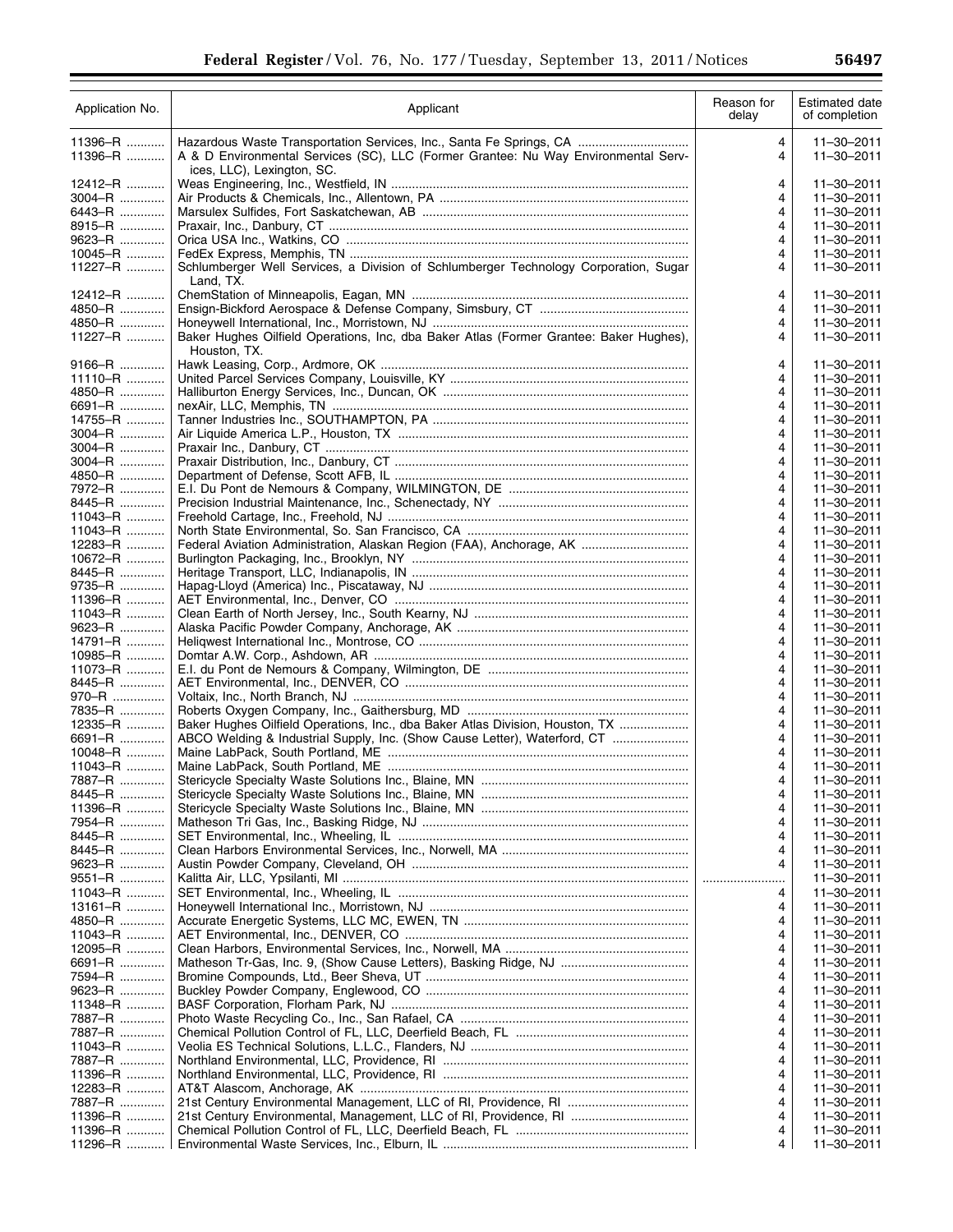$\equiv$ 

 $\equiv$ 

| Application No.    | Applicant                                                                                                                | Reason for<br>delay | <b>Estimated date</b><br>of completion |
|--------------------|--------------------------------------------------------------------------------------------------------------------------|---------------------|----------------------------------------|
| 11043-R            |                                                                                                                          | 4                   | $11 - 30 - 2011$                       |
| 11296-R            |                                                                                                                          | 4                   | 11-30-2011                             |
| 13078-R            |                                                                                                                          | 4                   | 11-30-2011                             |
| 8156-R             |                                                                                                                          | 4                   | 11-30-2011                             |
| 11396-R            |                                                                                                                          | 4                   | 11-30-2011                             |
| 7887-R             |                                                                                                                          | 4                   | 11-30-2011                             |
| 8445-R<br>11043-R  |                                                                                                                          | 4<br>4              | 11-30-2011<br>11-30-2011               |
| 6805-R             |                                                                                                                          | 4                   | 11-30-2011                             |
| 6691-R             |                                                                                                                          | 4                   | 11-30-2011                             |
| 12412-R            |                                                                                                                          | 4                   | 11-30-2011                             |
| 970–R              |                                                                                                                          | 4                   | 11-30-2011                             |
| 7073-R             |                                                                                                                          | 4                   | 11-30-2011                             |
| 7073-R             |                                                                                                                          | 4                   | 11-30-2011                             |
| 8445-R             |                                                                                                                          | 4                   | 11-30-2011                             |
| 11043-R            | Safety-Kleen EnviroSystems Company of Puerto Rico, Inc., Manati, PR                                                      | 4                   | 11-30-2011                             |
| 11043-R            |                                                                                                                          | 4                   | 11-30-2011                             |
| 12905-R            |                                                                                                                          | 4                   | 11-30-2011<br>$11 - 30 - 2011$         |
| 11043-R<br>7616-R  |                                                                                                                          | 4<br>4              | $11 - 30 - 2011$                       |
| 11984-R            |                                                                                                                          | 4                   | 11-30-2011                             |
| 7954-R             |                                                                                                                          | 4                   | 11-30-2011                             |
| 7954-R             |                                                                                                                          | 4                   | $11 - 30 - 2011$                       |
| 10880-R            |                                                                                                                          | 4                   | 11-30-2011                             |
| 11396-R            |                                                                                                                          | 4                   | $11 - 30 - 2011$                       |
| 970–R              |                                                                                                                          | 4                   | 11-30-2011                             |
| 8445–R             |                                                                                                                          | 4                   | $11 - 30 - 2011$                       |
| 8445–R             | 21st Century Environmental, Management, LLC of RI, Providence, RI                                                        | 4                   | $11 - 30 - 2011$                       |
| 8757-R             |                                                                                                                          | 4                   | $11 - 30 - 2011$                       |
| 6805-R             |                                                                                                                          | 4                   | 11-30-2011                             |
| 7835-R             |                                                                                                                          | 4                   | 11-30-2011                             |
| 8445-R<br>6691-R   |                                                                                                                          | 4<br>4              | 11-30-2011<br>11-30-2011               |
| 6691-R             |                                                                                                                          | 4                   | 11-30-2011                             |
| 11043-R            |                                                                                                                          | 4                   | 11-30-2011                             |
| 11043-R            |                                                                                                                          | 4                   | 11-30-2011                             |
| 11043-R            |                                                                                                                          | 4                   | 11-30-2011                             |
| $11043 - R$        |                                                                                                                          | 4                   | 11-30-2011                             |
| 11043-R            |                                                                                                                          | 4                   | 11-30-2011                             |
| 11396-R            |                                                                                                                          | 4                   | 11-30-2011                             |
| 11984-R            |                                                                                                                          | 4                   | $11 - 30 - 2011$                       |
| $11984 - R$        |                                                                                                                          | 4                   | 11-30-2011                             |
| 11984-R            |                                                                                                                          | 4                   | $11 - 30 - 2011$                       |
| 12095-R<br>12412-R | Lyondell Basell Industeries (former Grantee Lyondell Chemical), Houston, TX                                              | 4<br>4              | 11-30-2011<br>$11 - 30 - 2011$         |
| 12412-R            | Chemi-Green Solutions LLC, dba ChemStation of Oregon, Wilsonville, OR                                                    | 4                   | 11-30-2011                             |
| 10650-R            |                                                                                                                          | 4                   | 11-30-2011                             |
| 10880-R            |                                                                                                                          | 4                   | 11-30-2011                             |
| 15073-R            |                                                                                                                          | 4                   | 11-30-2011                             |
| 5022-R             |                                                                                                                          | 4                   | 11-30-2011                             |
| 8228-R             |                                                                                                                          | 4                   | 11-30-2011                             |
| 5022-R             |                                                                                                                          | 4                   | 11-30-2011                             |
| 5022-R             |                                                                                                                          | 4                   | 11-30-2011                             |
| 10458-R            |                                                                                                                          | 4                   | 11-30-2011                             |
| 11373-R            |                                                                                                                          | 4                   | 11-30-2011                             |
| 11396-R            |                                                                                                                          | 4                   | 11-30-2011                             |
| 11396-R<br>11432-R | Baker Hughes Oilfield, Operations, Inc. (DBA Baker Atlas), Houston, TX                                                   | 4<br>4              | 11-30-2011<br>$11 - 30 - 2011$         |
| 5022-R             |                                                                                                                          | 4                   | 11-30-2011                             |
| 8228-R             | U.S. Department of Homeland Security, Transportation Security Laboratory (TSL), Atlantic                                 | 4                   | 11-30-2011                             |
|                    | City, NJ.                                                                                                                |                     |                                        |
| 8995-R             |                                                                                                                          | 4                   | 11-30-2011                             |
| 12014–R            |                                                                                                                          | 4                   | 11-30-2011                             |
| 12325-R            |                                                                                                                          | 4                   | 11-30-2011                             |
| 12412-R            |                                                                                                                          | 4                   | 11-30-2011                             |
| 13219-R            |                                                                                                                          | 4                   | 11-30-2011                             |
| 8228-R             |                                                                                                                          | 4                   | 11-30-2011                             |
| 8445–R             |                                                                                                                          | 4                   | 11-30-2011                             |
| 8995-R             | Flexible Products Company of Marietta, GA, a wholly owned subsidiary of The Dow Chem-<br>ical Company, Philadelphia, PA. | 4                   | 11-30-2011                             |
| 10880-R            |                                                                                                                          | 4                   | 11-30-2011                             |
| 11043-R            |                                                                                                                          | 4                   | 11-30-2011                             |
| 11043-R            |                                                                                                                          | 4                   | 11-30-2011                             |